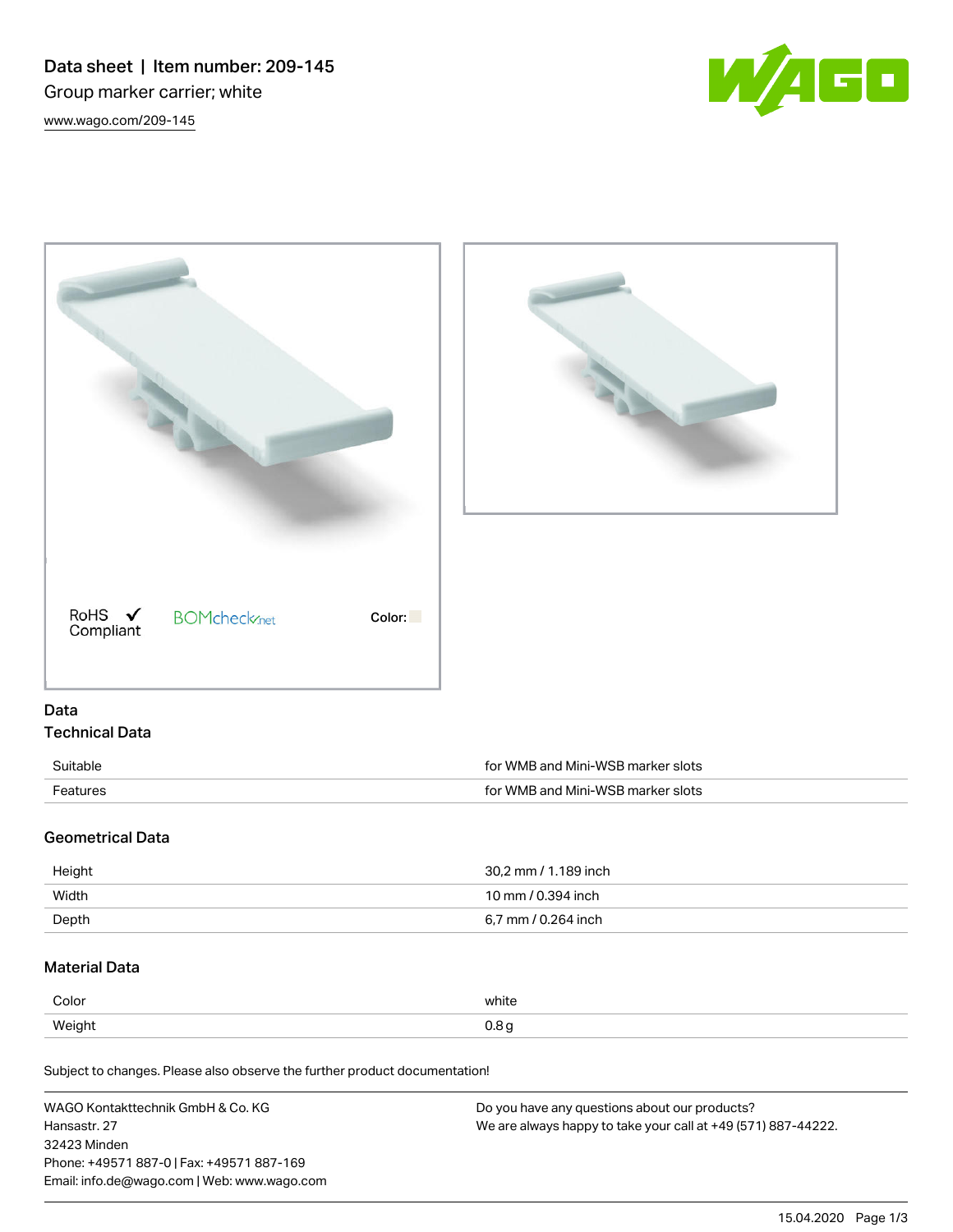[www.wago.com/209-145](http://www.wago.com/209-145)



Fire load 0.016 MJ

## Commercial data

| Product Group      | 2 (Terminal Block Accessories) |
|--------------------|--------------------------------|
| Packaging type     | <b>BOX</b>                     |
| Country of origin  | DE                             |
| <b>GTIN</b>        | 4050821290605                  |
| Customs Tariff No. | 39269097900                    |

# **Counterpart**

# Compatible products

#### Marking accessories

| Item no.: 209-113<br>Cardboard signs; for laser printer; 9.5 x 25 mm; white            | www.wago.com/209-113 |
|----------------------------------------------------------------------------------------|----------------------|
| Item no.: 209-114<br>Protection cover; transparent                                     | www.wago.com/209-114 |
| Item no.: 210-345<br>Labels; for laser printer; permanent adhesive; 9.5 x 25 mm; white | www.wago.com/210-345 |
| Item no.: 210-708<br>Labels; for TP printers; 9.5 x 25 mm; white                       | www.wago.com/210-708 |
| Item no.: 210-807<br>Labels; for Smart Printer; permanent adhesive; 8 x 20 mm; white   | www.wago.com/210-807 |
| Item no.: 210-808<br>Labels; for Smart Printer; 9.5 x 25 mm; white                     | www.wago.com/210-808 |

# Downloads Documentation

## Bid Text

| 209-145          | Feb 19, 2019 | xml      | Download |
|------------------|--------------|----------|----------|
| GAEB X81 - Datei |              | $2.5$ kB |          |

# CAD/CAE-Data

# CAD data

Subject to changes. Please also observe the further product documentation!

WAGO Kontakttechnik GmbH & Co. KG Hansastr. 27 32423 Minden Phone: +49571 887-0 | Fax: +49571 887-169 Email: info.de@wago.com | Web: www.wago.com

Do you have any questions about our products? We are always happy to take your call at +49 (571) 887-44222.